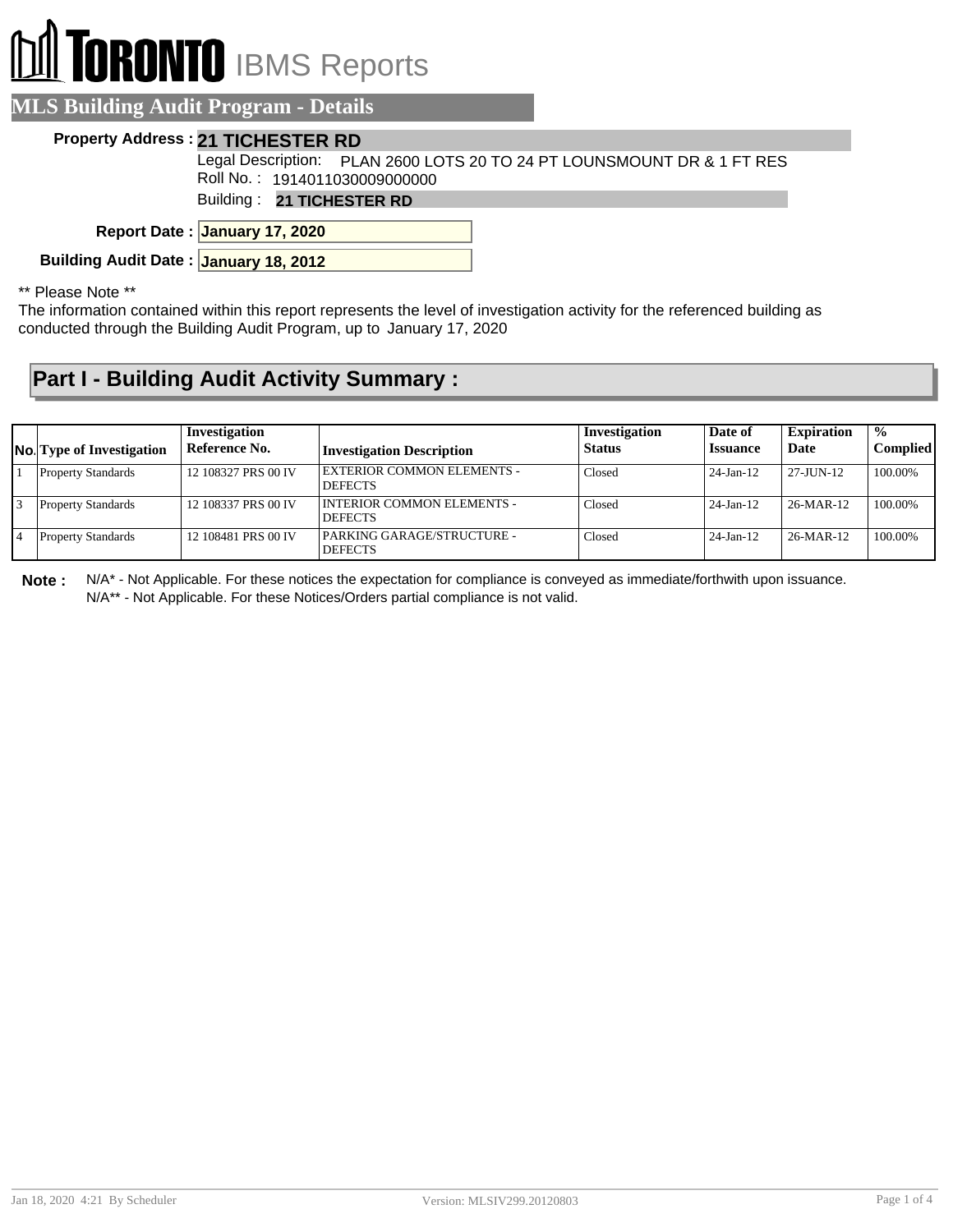### **Part II - Building Audit Details for Property Standards Orders :**

| Type of<br><b>No. Investigation</b> | <i><b>Investigation</b></i><br>Reference No. | <b>Investigation Description</b>                                  | <b>Investigation Date of</b><br><b>Status</b> | <b>∣Issuance</b>    | <b>Expiration</b><br>∣Date | <b>Next Scheduled</b><br><b>Inspection Date</b> |
|-------------------------------------|----------------------------------------------|-------------------------------------------------------------------|-----------------------------------------------|---------------------|----------------------------|-------------------------------------------------|
| <b>Property Standards</b>           |                                              | 12 108327 PRS 00 IV EXTERIOR COMMON ELEMENTS -<br><b>IDEFECTS</b> | <b>Closed</b>                                 | 24-Jan-12 27-JUN-12 |                            | 28-Jun-12                                       |
|                                     |                                              |                                                                   |                                               |                     |                            |                                                 |

**No. of defects contained within the Order :**

**No. of defects that remain outstanding :**

|                | <b>Deficiency Details</b>                          |          |               |  |  |  |  |  |
|----------------|----------------------------------------------------|----------|---------------|--|--|--|--|--|
| No.            | <b>Violation/Defect</b>                            | Location | <b>Status</b> |  |  |  |  |  |
|                | Paint peeling and deteriorated.                    | Balcony  | Closed        |  |  |  |  |  |
| $\overline{2}$ | Paint peeling and deteriorated.                    | Front    | Closed        |  |  |  |  |  |
| 3              | Concrete sidewalls are cracked in areas.           | Ramp     | Closed        |  |  |  |  |  |
| $\overline{4}$ | Paint peeling and deteriorated.                    | Ramp     | Closed        |  |  |  |  |  |
| 5              | Paint peeling and deteriorated.                    | Rear     | Closed        |  |  |  |  |  |
| 6              | Paint on security bars deteriorated. Rust evident. | Rear     | Closed        |  |  |  |  |  |

**0**

**6**

|    | Type of<br>No. Investigation | ∣Investiqation<br>∣Reference No. | <b>Investigation Description</b>                                  | <b>Investigation Date of</b><br><b>Status</b> | <b>Issuance Date</b> | <b>Expiration</b>   | <b>Next Scheduled i</b><br><b>Inspection Date</b> |
|----|------------------------------|----------------------------------|-------------------------------------------------------------------|-----------------------------------------------|----------------------|---------------------|---------------------------------------------------|
| 14 | <b>Property Standards</b>    |                                  | 12 108481 PRS 00 IV PARKING GARAGE/STRUCTURE -<br><b>IDEFECTS</b> | <b>Closed</b>                                 |                      | 24-Jan-12 26-MAR-12 | 27-Mar-12                                         |

**No. of defects contained within the Order :**

**No. of defects that remain outstanding :**

| 8        |  |
|----------|--|
|          |  |
|          |  |
| $\bf{0}$ |  |
|          |  |
|          |  |

|     | <b>Deficiency Details</b>                                                                                                                                                                                                                                                                                                                      |                                 |               |  |  |  |  |
|-----|------------------------------------------------------------------------------------------------------------------------------------------------------------------------------------------------------------------------------------------------------------------------------------------------------------------------------------------------|---------------------------------|---------------|--|--|--|--|
| No. | <b>Violation/Defect</b>                                                                                                                                                                                                                                                                                                                        | Location                        | <b>Status</b> |  |  |  |  |
|     | Lighting in a garage is provided at less than 50 lux.                                                                                                                                                                                                                                                                                          | Underground Parking Area        | Closed        |  |  |  |  |
| 2   | The parking or storage garage ceiling painted surface is not maintained in a state of good repair.<br>Garage ceiling requires paint.                                                                                                                                                                                                           | Underground Parking Area        | Closed        |  |  |  |  |
| 3   | The parking or storage garage columns painted surface is not maintained in a state of good<br>repair. Columns require paint.                                                                                                                                                                                                                   | Underground Parking Area        | Closed        |  |  |  |  |
| 4   | The parking or storage garage walls painted surface is not maintained in a state of good repair.<br>Garage walls require paint.                                                                                                                                                                                                                | Underground Parking Area        | Closed        |  |  |  |  |
| 5.  | The safe-exit door, the frame of a safe-exit door and the wall adjacent to the safe-exit door to a<br>distance of one (1) metre on both sides of the frame, and to a height of three (3) metres above the<br>floor or to the soffit above the bulkhead over the door is not the required coloured green. Safe exit<br>door requires new paint. | Underground Parking Area        | Closed        |  |  |  |  |
| 6   | Large safe-exit arrows are not displayed on safe-exit doors 1.5 metres above the floor, measured<br>from the center of the arrow to the floor, with the arrow pointing down. Safe exit sign on door is<br>broken.                                                                                                                              | Underground Parking Area        | Closed        |  |  |  |  |
|     | The parking or storage garage columns from floor level to a height of sixty (60) centimeters are<br>not painted black.                                                                                                                                                                                                                         | <b>Underground Parking Area</b> | Closed        |  |  |  |  |
| 8   | The parking or storage garage walls from floor level to a height of sixty (60) centimeters are not<br>painted black.                                                                                                                                                                                                                           | Underground Parking Area        | Closed        |  |  |  |  |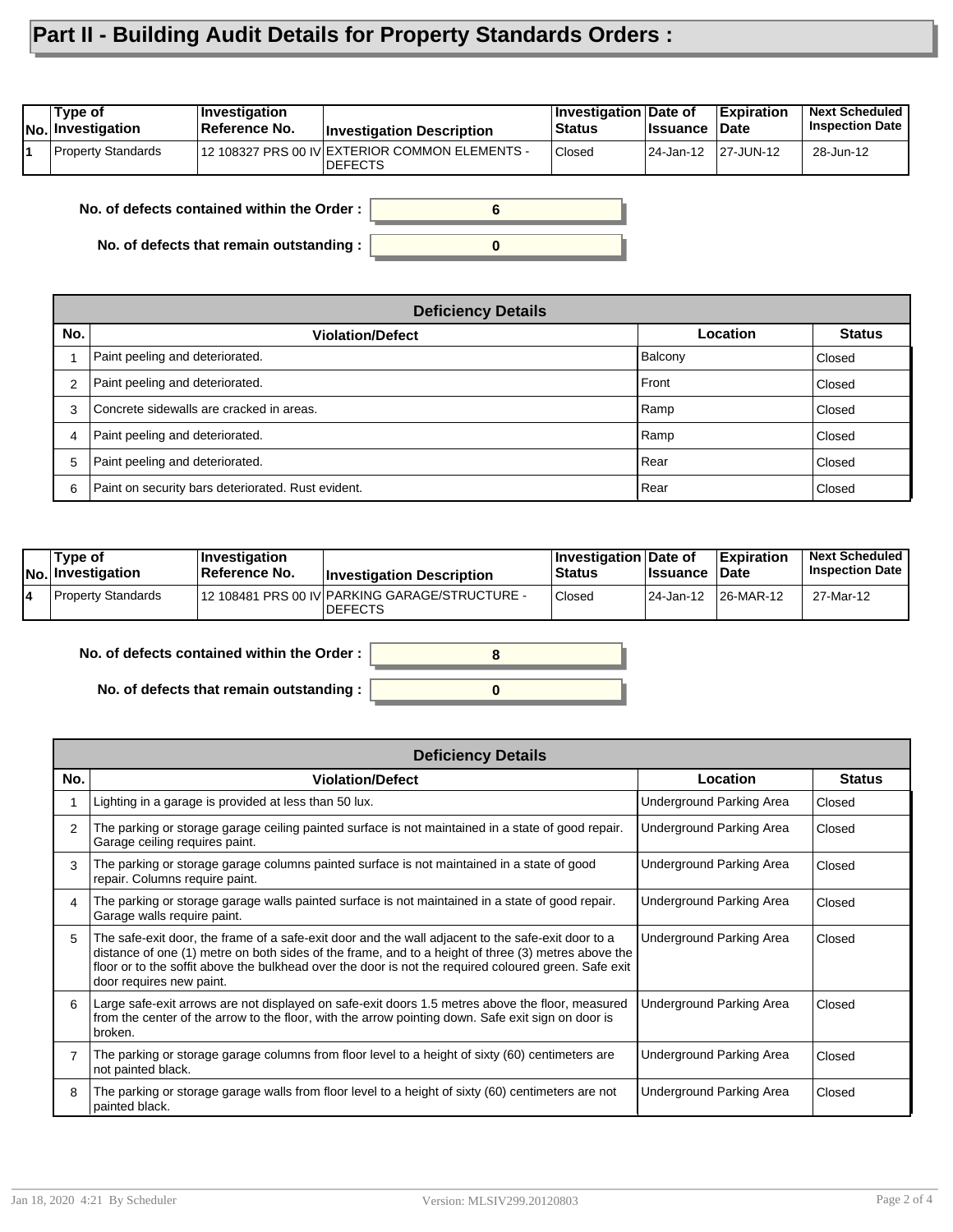| Type of<br>$ No $ Investigation | $\blacksquare$ Investigation<br><b>∣Reference No.</b> | <b>Investigation Description</b>                                 | <b>∣Investigation Date of</b><br>Status | ∣Issuance  | <b>Expiration</b><br><b>∣Date</b> | <b>Next Scheduled</b><br><b>Inspection Date</b> |
|---------------------------------|-------------------------------------------------------|------------------------------------------------------------------|-----------------------------------------|------------|-----------------------------------|-------------------------------------------------|
| Property Standards              |                                                       | 12 108337 PRS 00 IV INTERIOR COMMON ELEMENTS -<br><b>DEFECTS</b> | Closed                                  | 124-Jan-12 | 26-MAR-12                         | 27-Mar-12                                       |

| No. of defects contained within the Order: |  |
|--------------------------------------------|--|
| No. of defects that remain outstanding :   |  |

|     | <b>Deficiency Details</b>                                                                                                                                                                                               |                      |               |  |  |  |  |  |
|-----|-------------------------------------------------------------------------------------------------------------------------------------------------------------------------------------------------------------------------|----------------------|---------------|--|--|--|--|--|
| No. | <b>Violation/Defect</b>                                                                                                                                                                                                 | Location             | <b>Status</b> |  |  |  |  |  |
|     | Numerous corridor ceilings are not smooth and have areas where the finish has peeled off.                                                                                                                               | Interior of Building | Closed        |  |  |  |  |  |
| 2   | The storage room opposite apt 1101 has damaged plaster.                                                                                                                                                                 | Interior of Building | Closed        |  |  |  |  |  |
| 3   | The height of the guards in the east and west stairwell are less than 1,070 millimetres around<br>landings.                                                                                                             | Interior of Building | Closed        |  |  |  |  |  |
| 4   | The height of the guard at the 2nd floor landing in the east and west stairwell is less than 1,070<br>mm high.                                                                                                          | Interior of Building | Closed        |  |  |  |  |  |
| 5   | The location and size of openings present a hazard as they are designed with members or<br>attachments between 140 millimetres and 900 millimetres above the level protected by the guard<br>which facilitate climbing. | Interior of Building | Closed        |  |  |  |  |  |
| 6   | Required guard does not prevent the passage of a spherical object having a diameter more than<br>100 millimetres                                                                                                        | Interior of Building | Closed        |  |  |  |  |  |
|     | The carpet at apt 1201 is loose.                                                                                                                                                                                        | Interior of Building | Closed        |  |  |  |  |  |
| 8   | Numerous corridor walls have damaged plaster and require paint where repairs were made.                                                                                                                                 | Interior of Building | Closed        |  |  |  |  |  |
| 9   | Stairwell walls have cracks, broken plaster and require paint.                                                                                                                                                          | Interior of Building | Closed        |  |  |  |  |  |
| 10  | East stairwell wall to boiler room has damaged plaster.                                                                                                                                                                 | Interior of Building | Closed        |  |  |  |  |  |
| 11  | The 4th floor east stairwell has broken step                                                                                                                                                                            | Interior of Building | Closed        |  |  |  |  |  |